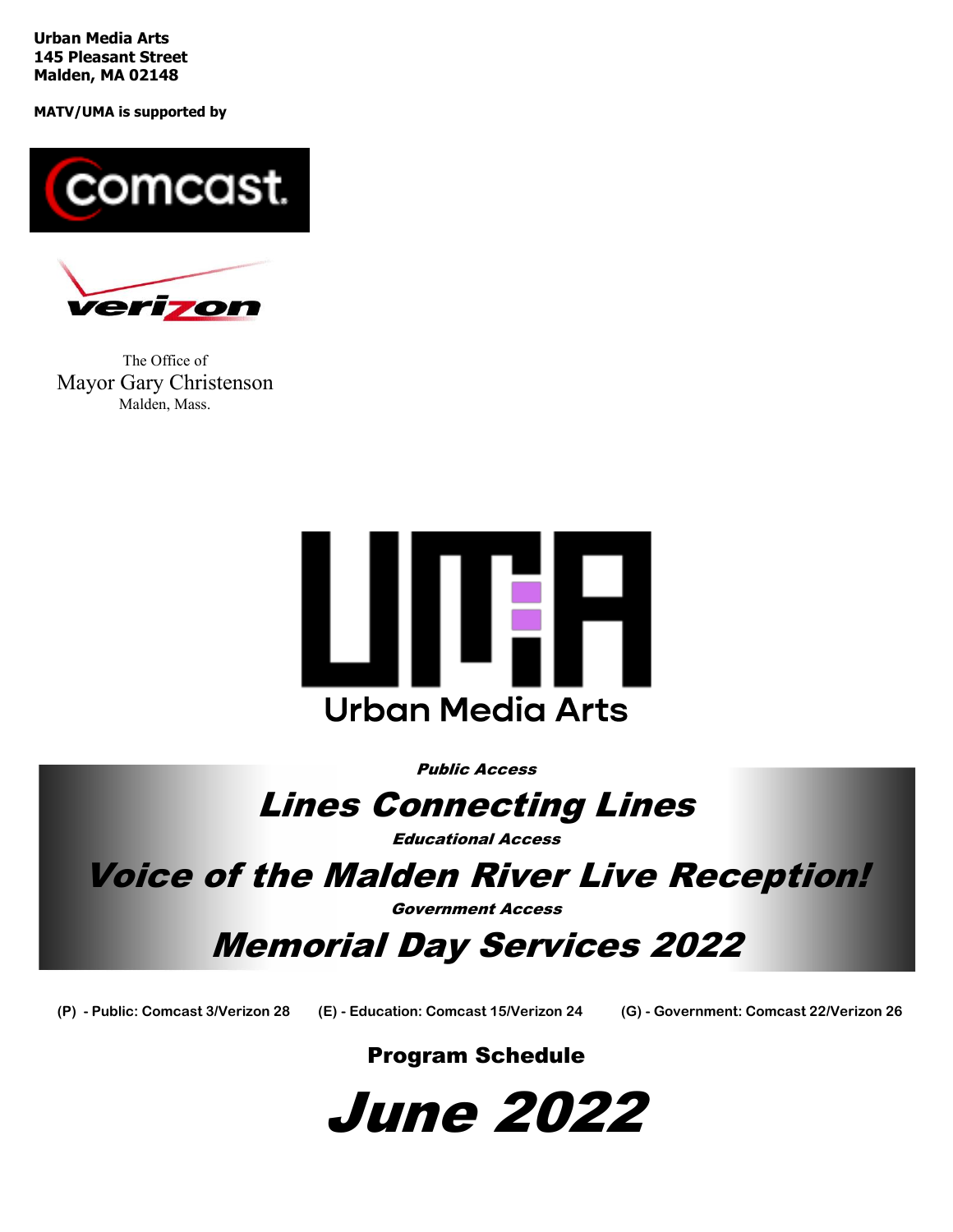# *New programming for June*

#### *Lines Connecting Lines*

An exhibit of poetry and the artwork it inspired. Produced by UMA. *Advisory: Adult language.* Tuesday and Friday 10:00pm. (P)

# *Memorial Day Ceremonies*

The 2022 Memorial Day ceremonies and parade held in Malden. Produced by UMA. Thursday 6:00pm, Friday 4:00pm. (G)

# *Voice of the Malden River Live*

*Reception!* Malden youth created a photo-narrative project and series of short films to educate the public on river conservation, restoration and preservation. Produced by UMA. Sunday 4:00pm, Thursday 8:00pm. (E)

# *Four Bridges Bluegrass Band*

Bluegrass music performances on 502 Sessions. Produced at Wellesley Media Corporation, Wellesley Hills, MA. Thursday 8:00pm. (P)

#### *NEK Community Orchestra: 'Mother's Day Concert'*

Classical music performances, recorded on May 8, 2022. Produced at Kingdom Access TV KATV, St. Johnsbury, VT. Tuesday 10:30pm. (P)

#### *Senior Speak NH: Spring and Summer Scams*

Marc Boyd joins the program to let viewers know what scams to look out for. Produced at Concord TV, Concord, NH. Tuesday 9:30pm. (G)

# *Summer Festival Concert: The*

*Forest Effect* (Produced by UMA) Recorded July 10th, 2021, the Forest Effect performed at the city of Malden's Summer Festival. Tuesday 9:00pm, Wednesday 12:30pm. (P)

# *UMA Promotional Videos*

Short videos and tiktoks promoting educational programming and events at UMA, created by UMA interns! Produced at UMA. Wednesday 4:30pm, Saturday 8:30pm. (E)

#### *Ongoing programming*

*02148* (Produced by Mike Cherone and Ed Lucey) Discussions with local politicians, community leaders and business owners. Recorded Wednesday 7:00pm; replays Sunday 10:00pm, Saturday 7:00pm. (P) *2022 Inaugural Celebration* (Produced by UMA) Members of the city council and school committee were sworn into office. Tuesday 3:00pm, Friday 6:00pm. (G)

#### *Aging Insights*

Discussions with specialists on aging. Produced by New Jersey Advocates for Aging Well (NJAAW), Trenton, NJ. Thursday 7:00pm. (G)

*Art of Being Human, The* (Cheshire TV, Keene NH) Host Pat Rainey discusses counseling, mental health issues, and ways of helping ourselves. Tuesday 2:00pm. (P)

#### *Beyond the Rim!*

Podcast-format talk show for television. Produced by Nester Dudley. Thursday & Saturday 11:00pm. (P)

#### *Campbell's Comedy Corner*

(Sponsored by Ron Cox and Chris Zell) Stand up comedy. Wednesday 10:30pm, Saturday 9:30pm. (P)

#### *Camera Mosaique*

An educational TV program for the Haitian community. Produced by MCTV (Multicultural Television Network), Dr. Jean S. Bonnet, and Yves Cajuste. Monday 12:30pm. (P)

#### *City Hall Showcase*

(Produced/Sponsored by the City of Malden) Assorted videos produced and sponsored by the city of Malden. Monday through Friday 11:00am. (G)

# *Colores Latinos TV*

Topics of interest to the Hispanic community. Produced by Nancy Peña at Lowell Telecommunication Corporation LTC in Lowell MA. Sunday 5:00pm, Friday 4:30pm. (P)

#### *Democracy Now!*

Programming from Free Speech TV. Monday through Friday at 8:00am. (P)

#### *Diva de Parto*

Video version of the podcast. Produced and hosted by Parto Khorshindi. Monday 4:00pm, Saturday 4:30pm. (P)

#### *Dr. Rabies' Mad Movies*

*Experimentorium* Classic science fiction/horror B-movies with commentary. Produced by Arthur DeLuca. Thursday 3:00pm. (P)

#### *Draw with Me!*

(Produced by UMA) Sky Malerba teaches the audience all about the basics of art and design through the use of different drawing activities. Sunday 6:00pm, Tuesday 8:00pm. (E)

#### *Effort Pour Christ*

(Sponsored by Rev. Jean Thanord) E.P.C. Gospel with Pastor Nancy Solomon. Tuesday 3:00pm, Saturday 1:30pm. (P)

# *Empowering Women Everywhere*

Showcasing successful and progressive women who are making a difference within their communities. Produced by Nan-Gill Wilson. Wednesday 5:00pm. (P)

*Energy Week* (Produced at BCTV) Weekly discussion of energy stories and concerns within the news. Monday 9:00pm, Friday 1:30pm. (P)

#### *Fairy Tale Access*

Interviews with authors. From DMVC Productions, Nashua, NH. Wednesday 10:00pm. (P)

*Good News* (Sponsored by Terlonzo Amos) Life-changing testimonies. Sunday noon. (P)

#### *Health Source*

A focus on a monthly topic relating to health and well being. Produced at Woburn Public Media Center. Tuesday 4:30pm. (P)

#### *Health Is Wealth*

(Sponsored by Gerri Lockhart) Host Roberta Robinson, Director of Marketing and Outreach, Geriatrics division at Cambridge Health Alliance, interviews fellow health care professionals. Tuesday 5:00pm. (P)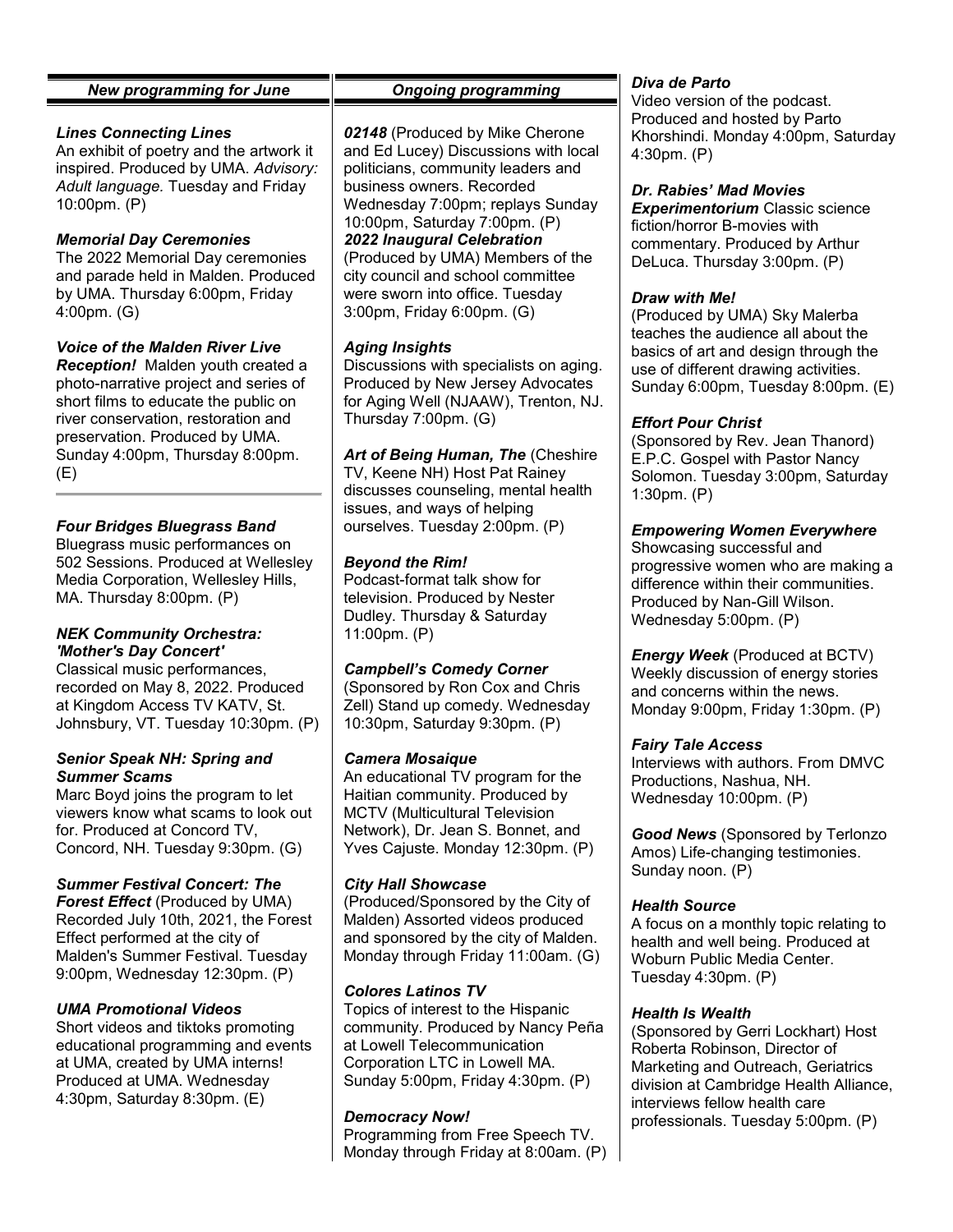# *Heavy Leather Topless Dance Party*

(Sponsored by Laura Clifford and Chris Zell) Burlesque variety show. *Viewer discretion advised.* Wednesday 11:00pm. (P)

# *Herbert L. Jackson Rededication*

The rededication of City Council Chambers honoring Herbert Jackson, the first African American elected to the Malden City Council. Tuesday 5:00pm, Thursday 4:00pm. (G)

#### *Junior Varieties 2022*

The annual vaierty show produced by the MHS class of 2023. Video produced by UMA. Monday 7:30pm, Thursday 5:30pm. (E)

# *Legislative Update*

Discussions and interviews, featuring Rep. Steve Ultrino. Sunday 5:30pm, Thursday 5:00pm. (G)

# *Let me Tell You Something*

(Produced by Josephine Royal) Host Josephine Royal interviews members of the greater Malden community. Thursday 12:30pm, Friday 3:00pm. (P)

# *Life Issues*

(Sponsored by James Mudge) Resource information from various non-profit/humanitarian organizations. Sunday 1:30pm, Friday 4:00pm. (P)

*Live On Tape* (Produced by Ron Cox) Local talk show with music performances. Monday 7:00pm, Wednesday 8:00pm, Saturday 10:00pm. (P)

*Malden City Council* (Produced by MATV) LIVE on Tuesday 7:00pm, and replays Sunday 8:00pm, Thursday 7:30pm. (G)

#### *Malden Rotary Half & 5 Mile Road Race 2022*

Highlights of participants in the road race recorded March 13th, 2022. Produced by Ron Cox. Sunday 2:00pm, Thursday 6:00pm. (P)

# *Malden Square*

(Produced by Barbara Tolstrup) Local Malden talk show. Sunday 12:30pm, Friday 9:30pm, Saturday 6:30pm. (P)

#### *MNBL All-stars Game*

Malden Neighborhood Basketball League's team coaches play against the league's all-star players, recorded March 20, 2022. Produced by Nester Dudley. Wednesday 6:30pm, Friday 3:30pm. (E)

# *MNBL Championship Game*

Malden Neighborhood Basketball League's Pistons v. Sixers, recorded March 20, 2022. Produced by Nester Dudley. Friday 7:00pm, Saturday 3:00pm. (E)

#### *MNBL Playoff Game 1*

Malden Neighborhood Basketball League's Bullets v. Sixers, recorded March 19th, 2022. Produced by Nester Dudley. Sunday 7:00pm, Tuesday 4:30pm. (E)

# *MNBL Playoff Game 2*

Malden Neighborhood Basketball League's Sonics v. Pistons, recorded March 19th, 2022. Produced by Nester Dudley. Monday 3:00pm, Wednesday 3:00pm. (E)

# *Musically Speaking*

Host Bob Piorun discusses aspects of music education. Produced at Auburn Regional Media, Auburn, NY. Thursday 7:00pm. (E)

# *NTDTV News*

(Sponsored by Frank Chen) New Tang Dynasty Television. Monday 3:00pm, Saturday 8:00pm. (P)

*Overcoming Addiction* (Produced by Paul Hammersley) Recovery discussions. Wednesday 6:00pm, Saturday 9:00pm. (P)

# *Perils for Pedestrians*

Host John Z Wetmore visits cities across the nation where he interviews advocates and government planners about pedestrian-related concerns. Tuesday 4:00pm. (P)

#### *Places I Call home*

Performances by singer/songwriter Denise Douchette. Produced by Denise Douchette through funding by the Massachusetts Cultural Arts Council. Sunday 8:30pm. (P)

*Preservation along the Malden and Mystic River* : Various educational videos created by Malden youth as part of an internship program through UMA. Sunday 8:30pm, Saturday 6:00pm. (E)

#### *Planning Board / Board of Appeals*

Monthly meetings for the two Malden committees, recorded at the Malden Senior Center. Wednesday 7:00pm, Friday & Saturday 8:00pm. (G)

# *Practical Theology*

(Sponsored by David Noone) Church services with Pastor Joel Botelho. Sunday 3:00pm. (P)

#### *Reeling: The Movie Review Show*

(Produced by Laura and Robin Clifford) Movie reviews. Tuesday 7:30pm, Friday 9:00pm, Saturday 12:30pm. (P)

# *Reeling Reviews: A Fireside Chat*

*with Robin + Laura* (Produced by UMA) Producers Laura and Robin Clifford discuss their 30+ years producing their long running movie review series. Tuesday 6:00pm, Wednesday 1:30pm. (P)

#### *Recovery Recreation TV*

Exploring sober activities, and the experiences and process of recovery. Produced at WRPS, Rockland MA. Thursday 11:30pm. (P)

*Rest is Rust* (Produced by Julio Salado) Coach Julio leads a 50 minute home exercise session for seniors. No equipment needed. Tuesday and Friday noon. (P)

# *Rotary in the Community*

(Produced by Mark Golub) Showcasing the Malden Rotary Club. Friday 6:00pm, Saturday 5:00pm. (P)

*Sal's Show* **(**Produced by Sal Khan) Variety show featuring local performances. Sunday & Monday 11:00pm, and Thursday 10:00pm. (P)

#### *Salemwood Artists Interviews*

Interviews with participating student artists from the Salemwood art exhibition. Produced by UMA. Sunday 3:30pm, Wednesday 6:00pm. (E)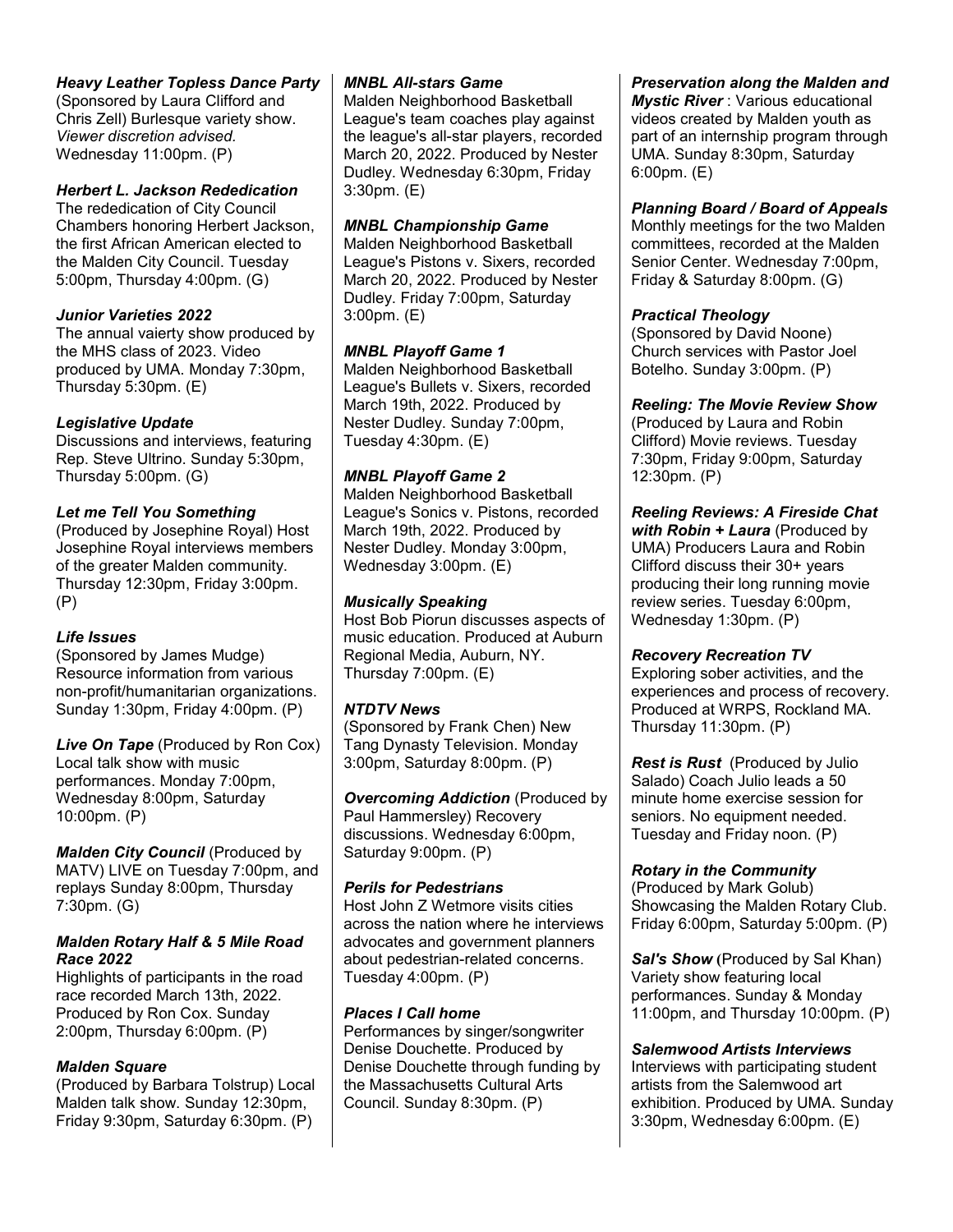# *School Committee Meeting*

(Produced by MATV) Sunday 3:00pm, Monday 6:00pm. (G)

*Sci-Fi Journal* (Sponsored by Richard Amirault) Sci-fi, fantasy, and horror genres news. Wednesday 9:00pm, Saturday 3:00pm. (P)

# *Seniors on the Move*

Topics on aging, dignity, positive thinking. From Westborough TV, INC. Sunday 6:30pm. (G)

# *Sidewalks Entertainment* (Produced

by Sidewalks Entertainment) Interviews with Hollywood celebrities. Wednesday & Thursday 6:30pm. (P)

# *SPARTA Seniors!*

(Produced by Julio Salado) Exercises for core stability, upper body strength, introduction to lateral walks, push up variations, and more! Monday & Thursday noon. (P)

# *Starship Wrestling*

(Produced by Jimmie Carabineris) Hosts Jimmie and Josh report on the world of professional wrestling. Monday 10:00pm, Friday 6:30pm. (P)

# *Starving Artist, The*

This series explores a database of stories for younger populations to understand the trials and tribulations of the artworld and ultimately to understand what success in the artworld looks like at a variety of levels. Produced by Xavier Taylor. Tuesday 7:00pm, Friday 1:00pm. (P)

# *State of the City 2022*

(Produced by the City of Malden) The annaul update presented by Mayor Gary Christenson. Tuesday 6:00pm, Thursday 3:00pm. (G)

# *Stay Active! With Coach Julio*

Coach Julio shares short exercise routines designed to share effective and result driven workouts for all levels of fitness. Wednesday & Saturday noon. (P)

# *The Stevie B Show!*

Interviews with members from the Medford Community Chorale. Produced by SHB Productions. Tuesday 8:00pm. (P)

#### *Studio Sessions*

Musical performances from South Shore artists. Produced at Quincy Access TV. Monday 4:30pm. (P)

#### *Tele Galaxie*

(Sponsored by Pierre Jonas) Haitian current events. Monday 8:00pm, Thursday 1:30pm. (P)

# *Tele Soleil de Boston*

TSdB is a network service designed to support, promote, and extend with the highest standards in education and representation, reflecting the cultural perspectives of the Haitian community in Malden. Produced by Roudy Joseph. Thursday 7:00pm. (P)

# *Time Is Now, The*

Sermons with Pastor E. I. Osborne Jr. Produced at PACTV Plymouth. Sunday 4:00pm. (P)

# *Total Woman, The*

(Sponsored by Christine Murphy) Talk show on women's issues. Monday 6:00pm, Wednesday 4:30pm. (P)

# *Two Tones with George Lopes*

Country & Western music show with host George Lopes. Produced at East Bridgewater Community Access Media. Wednesday 4:00pm. (P)

#### *UMA Drop-In: Voice of the Malden River*

Discussions with participants from a recent clean-up along the Malden River. Sunday 5:00pm, Friday 6:00pm. (E)

# *UMA Intern Feature*

A series of short form videos created by the interns of Urban Media Arts. Produced by UMA. Sunday 3:00pm, Friday 5:30pm. (E)

# *Veterans Voice*

Podcast format program discussing topics related to veterans and military service. Produced at Marshfield Community TV. Sunday 7:00pm. (G)

# *VSO Corner with Chris Buckley*

Monthly talk show with Veterans Services Officer Chris Buckley. Produced at East Bridgewater Community Access Media. Saturday 5:30pm. (G)

# *Wonderland Spectacle Co.*

Arts and activism for younger audience members. Produced by Greg Cook. Monday 7:00pm, Saturday 5:00pm. (E)

#### *World Fusion Show, The*

Interviews and performances with musicians. Produced by Brattleboro Community Television. Tuesday 1:30pm. (P)

#### *Your Voice on the Hill*

(Produced by Rep. Steve Ultrino) A Conversation with Mystic Valley Elder Services' Dan O'Leary, and how servies have evolved to accommodate the needs of seniors in the face of increased digitialization. Friday 3:00pm. (G)

**Zion Church Ministry (Sponsored by** Dorothy Amos-Millien) Religious services. Sunday 6:00pm. (P)

UMA & the Malden Chamber of Commerce present

# **RON'S RETIREMENT ROAST**

*with host Dave Russo and special guest Joey Voices*

> A fundraiser for two great organizations!

# **Thursday, June 16th, 6:00p – 9:00p**

# at

Anthony's of Malden, 105 Canal Street, Malden

*For ticket pricing and more information, please visit* 

# **urbanmediaarts.org**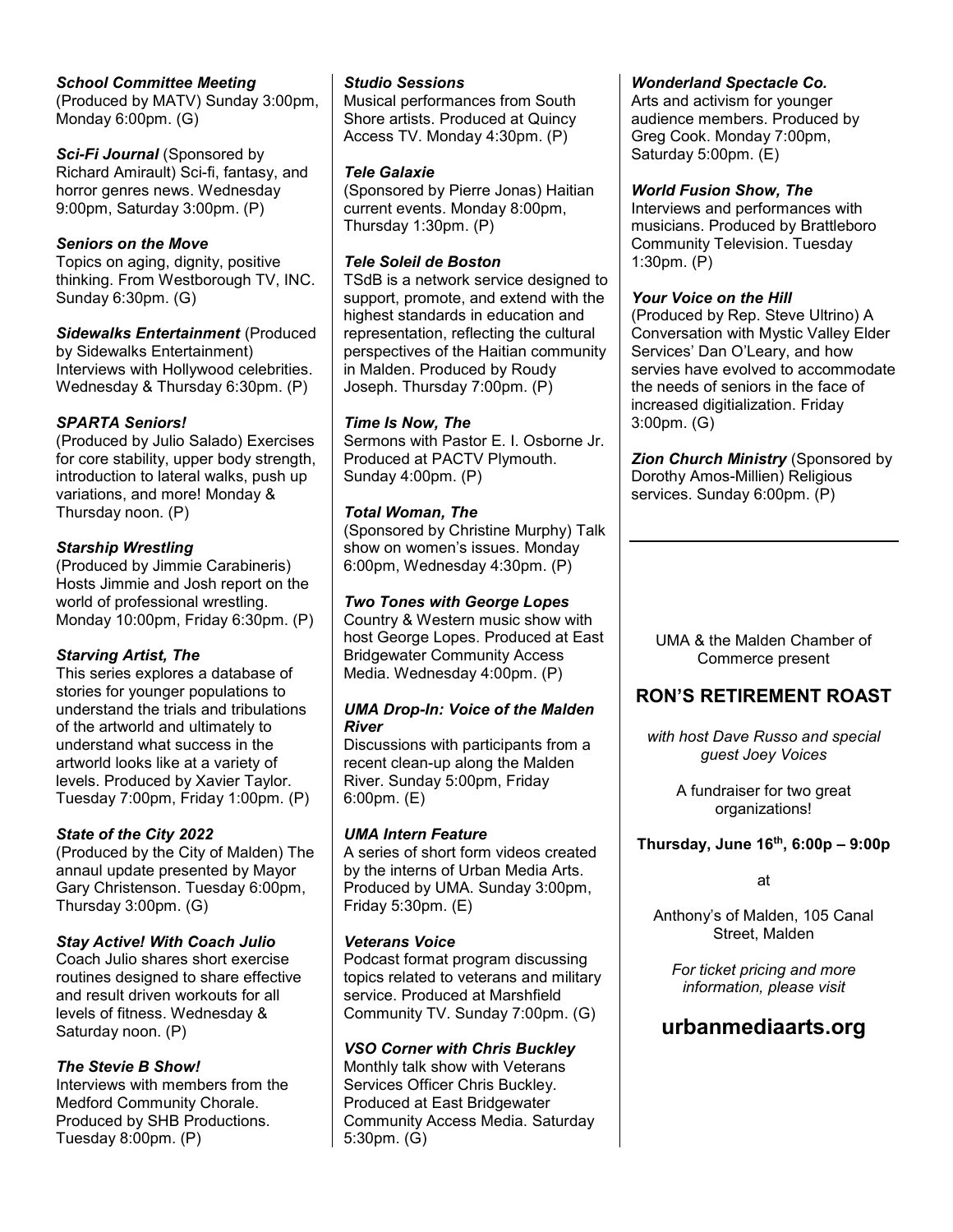

# June 2022

**145 Pleasant St. Malden, MA (781) 321 – 6400 www.matv.org | urbanMediaArts.org**

#### **Public Access Program Schedule**

| <b>Time</b>        | <b>Sunday</b>                  | Monday                        | Tuesday                           | Wednesday                      | Thursday                                          | Friday                                   | <b>Saturday</b>                |
|--------------------|--------------------------------|-------------------------------|-----------------------------------|--------------------------------|---------------------------------------------------|------------------------------------------|--------------------------------|
| 8:00am             | <b>MATV Bulletin Board</b>     | Democracy Now!                | Democracy Now!                    | Democracy Now!                 | Democracy Now!                                    | Democracy Now!                           | <b>MATV Bulletin Board</b>     |
|                    | 11:30am MATV Bulletin Board    | <b>MATV Bulletin Board</b>    | <b>MATV Bulletin Board</b>        | <b>MATV Bulletin Board</b>     | <b>MATV Bulletin Board</b>                        | <b>MATV Bulletin Board</b>               | <b>MATV Bulletin Board</b>     |
|                    | 12:00pm Good News              | <b>SPARTA Seniors!</b>        | <b>Rest is Rust</b>               | <b>Stay Active</b>             | <b>SPARTA Seniors!</b>                            | <b>Rest is Rust</b>                      | <b>Stay Active</b>             |
|                    | 12:30pm Malden Square          | Camera Mosaique               | <b>Rest is Rust</b>               | <b>Summer Festival Concert</b> | Let me Tell You Something                         | <b>Rest is Rust</b>                      | <b>Reeling: Movie Review</b>   |
| 1:00 <sub>pm</sub> | Art of Being Human             | Camera Mosaique               | Recovery Recreation TV            | <b>Summer Festival Concert</b> | Let me Tell You Something                         | <b>The Starving Artist</b>               | <b>Chamber Showcase</b>        |
| 1:30 <sub>pm</sub> | Life Issues                    | Tele Soleil de Boston         | World Fusion Show, The            | Fireside Chat with Reeling     | <b>Tele Galaxie</b>                               | <b>Energy Week</b>                       | <b>Effort Pour Christ</b>      |
| 2:00 <sub>pm</sub> | <b>Malden Rotary Road Race</b> | Tele Soleil de Boston         | Art of Being Human                | Fireside Chat with Reeling     | <b>Tele Galaxie</b>                               | <b>Energy Week</b>                       | <b>Effort Pour Christ</b>      |
| 2:30 <sub>pm</sub> | <b>Studio Sessions</b>         | <b>MATV Bulletin Board</b>    | <b>MATV Bulletin Board</b>        | <b>MATV Bulletin Board</b>     | <b>MATV Bulletin Board</b>                        | <b>MATV Bulletin Board</b>               | <b>MATV Bulletin Board</b>     |
| 3:00 <sub>pm</sub> | <b>Practical Theology</b>      | <b>NTDTV</b>                  | <b>Effort Pour Christ</b>         | <b>Malden Rotary Road Race</b> | Dr. Rabies' Mad Movies                            | Let me Tell You Something Sci-Fi Journal |                                |
| 3:30pm             | <b>Practical Theology</b>      | <b>NTDTV</b>                  | <b>Effort Pour Christ</b>         | <b>Health Source</b>           | Dr. Rabies' Mad Movies                            | Let me Tell You Something Sci-Fi Journal |                                |
| 4:00 <sub>pm</sub> | The Time Is Now                | Diva de Parto                 | Perils for Pedestrians            | <b>Two Tones</b>               | Dr. Rabies' Mad Movies                            | Life Issues                              | Empowering Women               |
| 4:30 <sub>pm</sub> | The Time Is Now                | <b>Studio Sessions</b>        | <b>Health Source</b>              | The Total Woman                | Dr. Rabies' Mad Movies                            | Colores Latinos TV                       | Diva de Parto                  |
| 5:00 <sub>pm</sub> | <b>Colores Latinos TV</b>      | <b>The Starving Artist</b>    | Health is Wealth                  | <b>Empowering Women</b>        | Good News                                         | Colores Latinos TV                       | <b>Rotary in the Community</b> |
| 5:30pm             | Colores Latinos TV             | <b>MATV Bulletin Board</b>    | <b>MATV Bulletin Board</b>        | <b>MATV Bulletin Board</b>     | <b>MATV Bulletin Board</b>                        | <b>MATV Bulletin Board</b>               | <b>MATV Bulletin Board</b>     |
| 6:00 <sub>pm</sub> | Zion Church Ministry           | The Total Woman               | <b>Fireside Chat with Reeling</b> | <b>Overcoming Addiction</b>    | Malden Rotary Road Race 2 Rotary in the Community |                                          | World Fusion Show, The         |
| 6:30pm             | Zion Church Ministry           | <b>Chamber Showcase</b>       | <b>Fireside Chat with Reeling</b> | Sidewalks Entertainment        | Sidewalks Entertainment                           | <b>Starship Wrestling</b>                | <b>Malden Square</b>           |
| $7:00$ pm          | <b>Fairy Tale Access</b>       | Live On Tape                  | <b>The Starving Artist</b>        | 02148                          | Tele Soleil de Boston                             | <b>MATV Open Slot</b>                    | 02148                          |
| 7:30 <sub>pm</sub> | The Stevie B Show!             | Live On Tape                  | <b>Reeling: Movie Review</b>      | 02148                          | Tele Soleil de Boston                             | <b>MATV Open Slot</b>                    | 02148                          |
| 8:00 <sub>pm</sub> | The Stevie B Show!             | <b>Tele Galaxie</b>           | The Stevie B Show!                | <b>Live On Tape</b>            | <b>Four Bridges Bluegrass</b>                     | <b>MATV Open Slot</b>                    | <b>NTDTV</b>                   |
| 8:30pm             | Places I Call Home             | <b>Tele Galaxie</b>           | The Stevie B Show!                | Live On Tape                   | <b>Four Bridges Bluegrass</b>                     | <b>MATV Open Slot</b>                    | <b>NTDTV</b>                   |
| $9:00$ pm          | Places I Call Home             | <b>Energy Week</b>            | <b>Summer Festival Concert</b>    | Sci-Fi Journal                 | Camera Mosaique                                   | <b>Reeling: Movie Review</b>             | <b>Overcoming Addiction</b>    |
| 9:30 <sub>pm</sub> | <b>Reeling: Movie Review</b>   | <b>Energy Week</b>            | <b>Summer Festival Concert</b>    | Sci-Fi Journal                 | Camera Mosaique                                   | <b>Malden Square</b>                     | Campbell's Comedy              |
| 10:00pm 02148      |                                | <b>Starship Wrestling</b>     | <b>Lines Connecting Lines</b>     | <b>Fairy Tale Access</b>       | Sal's Show                                        | <b>Lines Connecting Lines</b>            | <b>Live On Tape</b>            |
| 10:30pm 02148      |                                | <b>Lines Connecting Lines</b> | <b>NEK Community Orchestra</b>    | Campbell's Comedy              | Sal's Show                                        | Places I Call Home                       | Live On Tape                   |
|                    | 11:00pm Sal's Show             | Sal's Show                    | <b>NEK Community Orchestra</b>    | Heavy  Dance Party             | <b>Beyond the Rim!</b>                            | Places I Call Home                       | <b>Beyond the Rim!</b>         |
|                    | 11:30pm Sal's Show             | Sal's Show                    | <b>Two Tones</b>                  | Heavy  Dance Party             | <b>Bevond the Rim!</b>                            | Recovery Recreation TV                   | <b>Beyond the Rim!</b>         |

Tune in between programming. You never know what you might see! **Local Programming is listed in bold**

*MATV program schedules are subject to change without notice.*

Questions? Comments? Email: james@urbanMediaArts.org